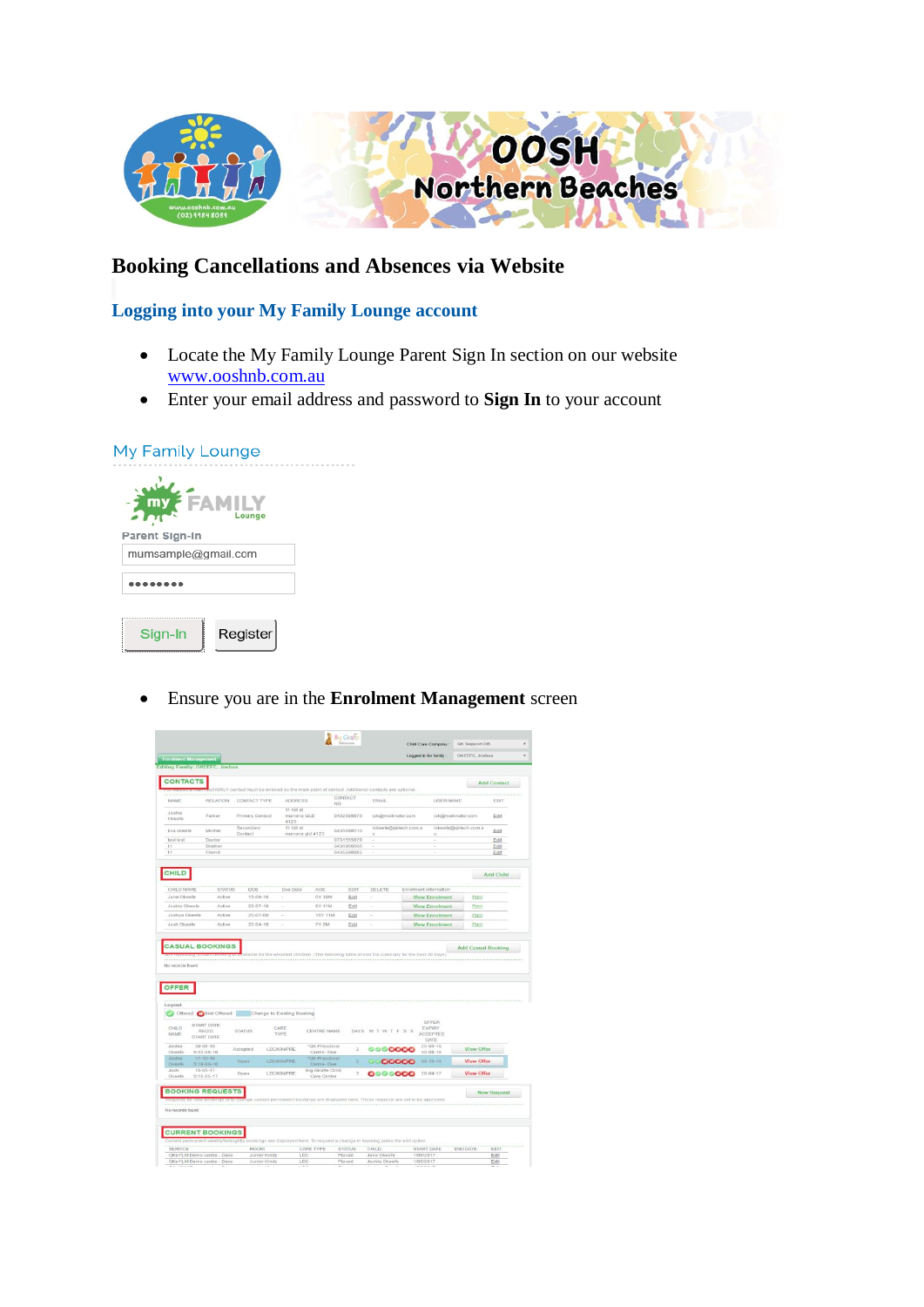- Scroll down to the **Casual Bookings** section (even for routine bookings)
- Press **Add Casual Booking**

| <b>CASUAL BOOKINGS</b>                                                                                                              | <b>Add Casual Booking</b> |
|-------------------------------------------------------------------------------------------------------------------------------------|---------------------------|
| Non repeating, instant booking is available for the enrolled children. (The following table shows the summary for the next 30 days) |                           |
| No records found                                                                                                                    |                           |

- Select your child and the Service from the drop down lists
- Select the roll you wish to cancel/mark absent (i.e. ASC, BSC, Vac Care, etc.)
- You will now be viewing the calendar and your child's booked days are displayed here



- **To cancel a casual/vacation care booking** click on your child's booked day marked purple on the calendar one day at a time (you can only cancel outside our 1 full days' notice period for casual bookings, 7 days for vacation care/pupil free days, if you are within our notice period your only option will be to mark your booking as "Absent" and fees will still apply).
- Press **Cancel** or **Mark Absent** (whichever is available)
- A pop-up will display advising the day has been successfully marked as absent/cancelled
- Press **OK**
- The selected day will change from booked (purple) to available (green) or absent (yellow) – repeat on additional day/s if required and for each child (save changes after each child)